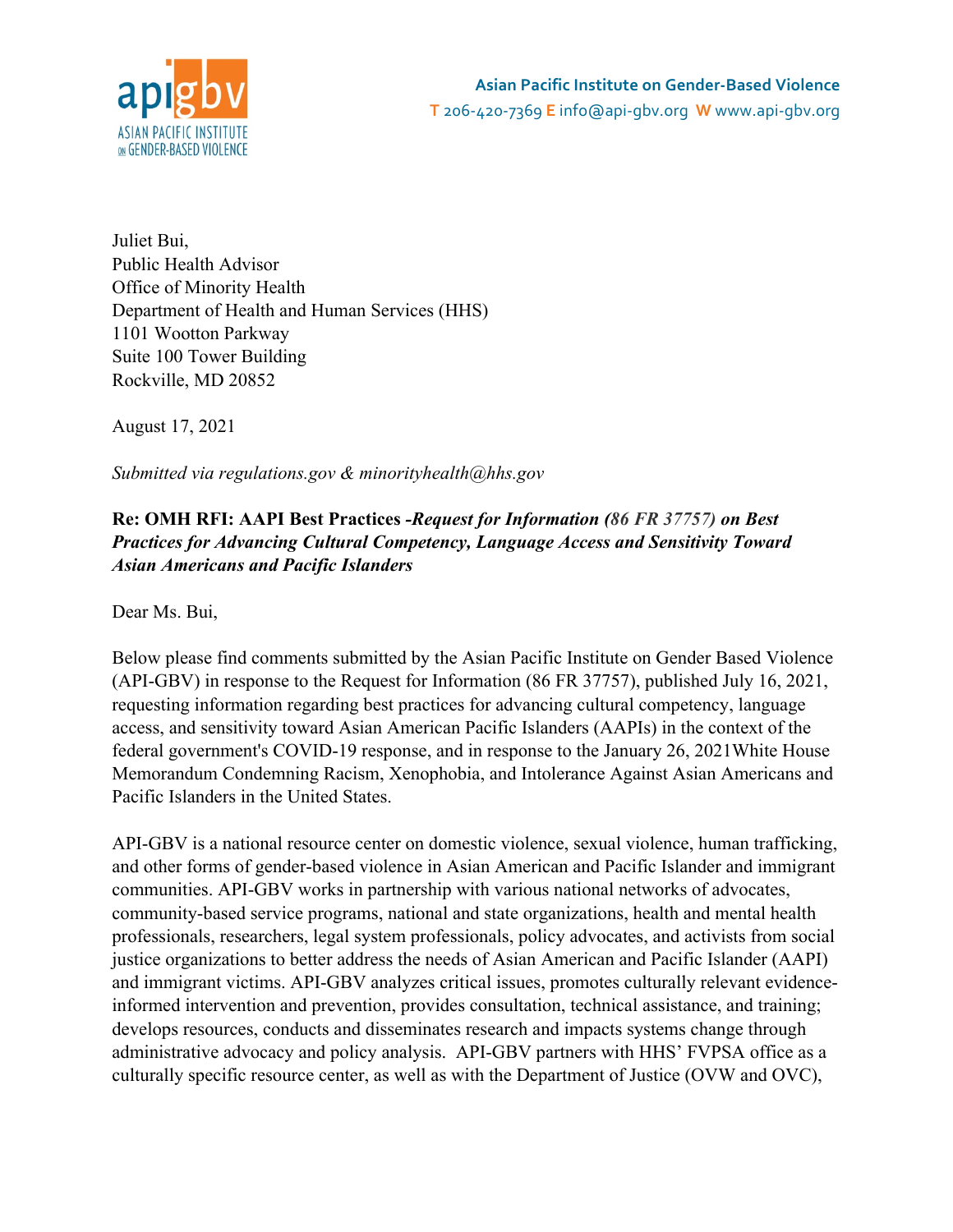in providing support to communities to improve their responses to AAPI and immigrant survivors of domestic violence, sexual assault, and human trafficking.

All federal responses must take into account the intersectional nature of racism, misogyny, xenophobia, homophobia and transphobia as well as the impacts poverty, disability, and colonization on AAPI survivors of sexual and domestic violence. This past year moreover has especially demonstrated that Asian women face targeted attacks at the intersection of race and gender. There were over 9,000 reported anti-Asian incidents from March 19, 2020 – June 30, 2021, with women making up a far higher share of the reports (63.3 percent) compared to men  $(30.4 \text{ percent})$ .<sup>1</sup> Following the March 2021 shootings in Atlanta that took the lives of six Asian women, API women's experiences with the intersections of racism, sexism, and xenophobia, have been made more visible.<sup>2</sup>

In the context of the federal government's COVID-19 response, we submit these comments on the following topics to share best practices for serving and meeting the needs of our communities with these intersections in mind:

- Assisting AAPI survivors of domestic and sexual violence in COVID-19 Activities;
- Access to Healthcare;
- Confidentiality and privacy related to data collection;
- Language translation and interpretation;
- Strengthening disaggregated data collection across AAPI communities; and
- Training and resource development.

# **Introduction**

The unprecedented COVID-19 pandemic has had a tremendous impact on the Asian American Pacific Islander community in the United States, and laid bare the harsh healthcare and economic inequities for marginalized groups and immigrant communities across the country. In a recent survey of Asian American patients at community health centers, nearly half of respondents say the pandemic negatively affected their ability to pay for basic needs like housing, utilities, and food, and over half say someone in their household experienced job or income loss due to the pandemic. Moreover, one in three respondents report that they felt more discrimination on their racial/ethnic background since the COVID-19 pandemic began, and over four in ten respondents say they worry that they or a family member could be detained or deported.<sup>3</sup>

<sup>&</sup>lt;sup>1</sup> Stop AAPI Hate National Report, see

https://stopaapihate.org/wp-content/uploads/2021/08/Stop-AAPI-Hate-National-Report-Final.pdf <sup>2</sup> API-GBV Statement on Shootings at Atlanta-Area Spas and Crimes Against Asian Americans, see https://www.api-gbv.org/resources/atlanta-spas-statement/

<sup>&</sup>lt;sup>3</sup> Kaiser (2021), Asian Immigrant Experiences with Racism, Immigration-Related Fears, and the COVID-19 Pandemic, see https://www.kff.org/racial-equity-and-health-policy/issue-brief/asian-immigrant-experiences-withracism-immigration-related-fears-and-the-covid-19-pandemic/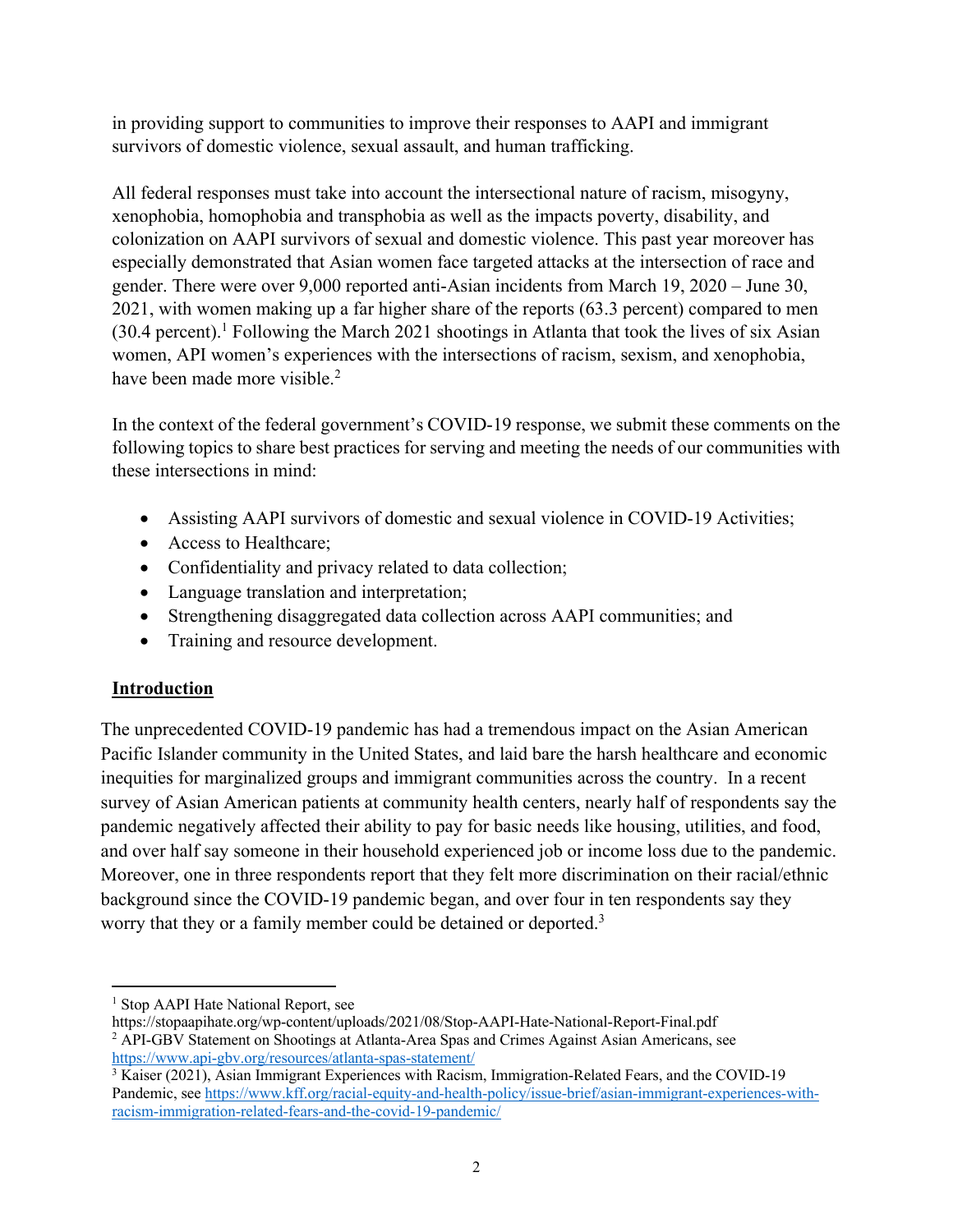## **A. Addressing Increased Domestic and Sexual Violence in the AAPI Community**

Any COVID-19 response must take survivors of domestic violence, sexual violence, and human trafficking into consideration. COVID-19 poses many unique challenges and dangers for survivors, as survivors from communities of color and immigrant communities, including AAPI survivors, are especially experiencing increasing barriers to safety as a consequence of the COVID-19 pandemic. Social distancing and home isolation measures have increased exposure to abuse, exacerbated the isolation facing many survivors, and reduced access to safety and stability.4

Between 21-55% of AAPI women report experiencing domestic or sexual violence during their lifetimes.<sup>5</sup> The United Nations estimates this figure to be even higher for Pacific Islanders, estimating that 60-80% of Pacific Islander women and girls experience physical or sexual violence by a partner or other individual in their lifetimes.<sup>6</sup> A study conducted by Centers for Disease Control found that in the Asian and Pacific Islander (API) community, 22.9% of women and 9.4% of men experienced some sort of contact sexual violence and 21.4% women and 9.4% men experienced non-contact unwanted sexual experiences in their lifetime.<sup>7</sup>

While some victim services organizations reported decreased calls earlier during the pandemic, potentially because survivors have been thwarted from reaching out for help due to lack of privacy at home, fear of leaving home to seek help due to upticks of anti-Asian racism,<sup>8</sup> or fear of seeking services due to concerns of contracting COVID, when they do, their injuries have reportedly been more severe.<sup>9</sup> As stay-at-home orders have loosened as the pandemic progresses, victim advocates communities are reporting that AAPI survivors are experiencing heightened surveillance and cyberstalking.10

https://www.cdc.gov/violenceprevention/pdf/NISVSStateReportBook.pdf

<sup>4</sup> Amanda Taub, A New Covid-19 Crisis: Domestic Abuse Rises Worldwide, New York Times, April 6, 2020; Emma Graham-Harrison, Angela Giuffrida, Helena Smith and Liz Ford, Lockdowns around the world bring rise in domestic violence, The Guardian, March 28, 2020.

<sup>5</sup> Yoshihama, M. & Dabby, C. (2015) Asian Pacific Institute on Gender-Based Violence. Facts & Stats Report: Domestic Violence in Asian and Pacific Islander Homes, Oakland, CA: Available at https://www.apigbv. org/resources/facts-stats-dv-api-homes/

<sup>6</sup> United Nations Population Fund, Pacific Sub-Regional Office (2014, April). Population and Development Profiles: Pacific Island Countries. Available at: https://pacific.unfpa.org/sites/default/files/pubpdf/

web 140414 UNFPAPopulationandDevelopmentProfiles-PacificSub-RegionExtendedv1LRv2 0.pdf

<sup>7</sup> Centers for Disease Control and Prevention. (2017). The National Intimate Partner and Sexual Violence Survey (NISVS): 2010-2012 State Report. Available at

<sup>&</sup>lt;sup>8</sup> Tessler, H., Choi, M., & Kao, G. (June 2020) The Anxiety of Being Asian American: Hate Crimes and Negative Biases During the COVID-19 Pandemic, *American Journal of Criminal Justice,* 1-11.

<sup>9</sup> Al-Arshani, S. (Aug. 2020). COVID-19 lockdowns generated a crisis within a crisis for the victims of domestic violence, new study finds. *Insider.* Retrieved from https://www.insider.com/covid-19-lockdowns-amplified-theseverity-of-domestic-abuse-cases-2020-8

 $10$  Kam, K. (Oct. 2020). Why domestic violence calls are surging for Asian American women during the pandemic, NBC News. Retrieved from https://www.nbcnews.com/news/asian-america/why-domestic-violence-calls-aresurging-asian-american-women-amid-n1240663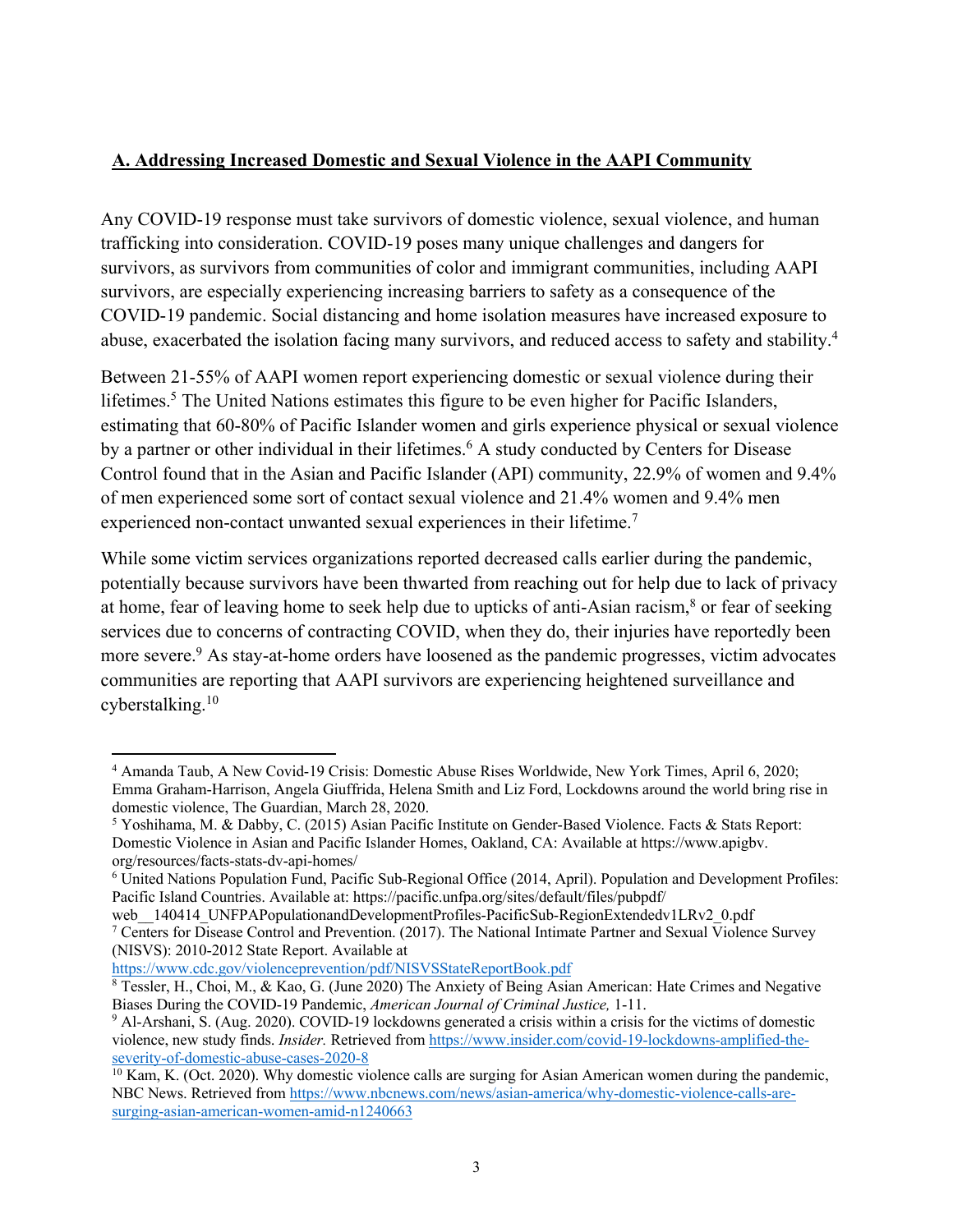The National Domestic Violence Hotline has explained that when an abusive partner feels a loss of power and control, such as during a time of crisis, abuse often escalates in intensity and frequency. It is clear that pandemic-induced isolation measures, and health and economic stressors, can make survivors still more vulnerable. The United Nations Secretary-General called attention on April 5, 2020 to a "horrifying global surge in domestic violence" as fear of the virus has grown, along with its social and economic consequences.<sup>11</sup> As the federal government continues to address this ongoing pandemic and its economic and social consequences, it is imperative that the public health response must incorporate measures to address the rise in the intensity of domestic and family violence.

## *Recommendations:*

API-GBV recommends that as the federal government continues to deploy resources to address the pandemic, that attention to domestic and sexual violence be an integral part of this response, including in AAPI communities. For example, as OMH works to strengthen its health partnerships to address health disparities, that domestic violence, sexual assault, and family violence in AAPI communities should be topics of focus in those projects. Healthcare responses should build on efforts such as projects formerly supported through the Office of Women's Health and Futures Without Violence's Intimate Partner and Health Resource Center to strengthen the partnerships between healthcare providers and domestic violence programs.<sup>12</sup> In particular, community health and community mental health centers focused on AAPI communities can play a critical role in routinely screening and referring patients experiencing domestic violence to culturally relevant community-based domestic violence and sexual assault services who have a strong understanding of the cultural barriers impacting access and services, such as those in API-GBV's network. 13

In addition, federal agency and program funding for COVID-19 services of all kinds, notwithstanding the specific program purpose, i.e., healthcare, mental health, contract tracing, outreach, housing, economic supports, etc., should include institutional support and training for *trauma-informed lens towards domestic and sexual violence*. Survivors of gender-based violence who are accessing basic services, are frequently in contact with a web of service providers who could be the first to spot signs of domestic and sexual violence and direct survivors to these community-based victim advocacy resources.

Relatedly, as the federal government is examining questions regarding the distribution of resources to allocate personal protective equipment (PPE), provide economic or housing assistance to those experiencing disproportionate effects from COVID-19, place testing sites or vaccination

<sup>&</sup>lt;sup>11</sup> National Taskforce to End Domestic Violence, Fast Facts: Survivors of Domestic and Sexual Violence are at Heightened Risk Now, and Will Remain So Long After this Crisis, see https://static1.squarespace.com/static/57d7477b9de4bb8b14256cf4/t/5e9dc0e935d08275a98b9925/1587396842687/ NTF+Fact+Sheet.DV-SA+survivors+and+the+COVID19+crisis.pdf

<sup>12</sup> See, Futures Without Violence, National Resource Center on Domestic Violence, https://ipvhealth.org

<sup>13</sup> See, https://www.api-gbv.org/resources/directory-api-services/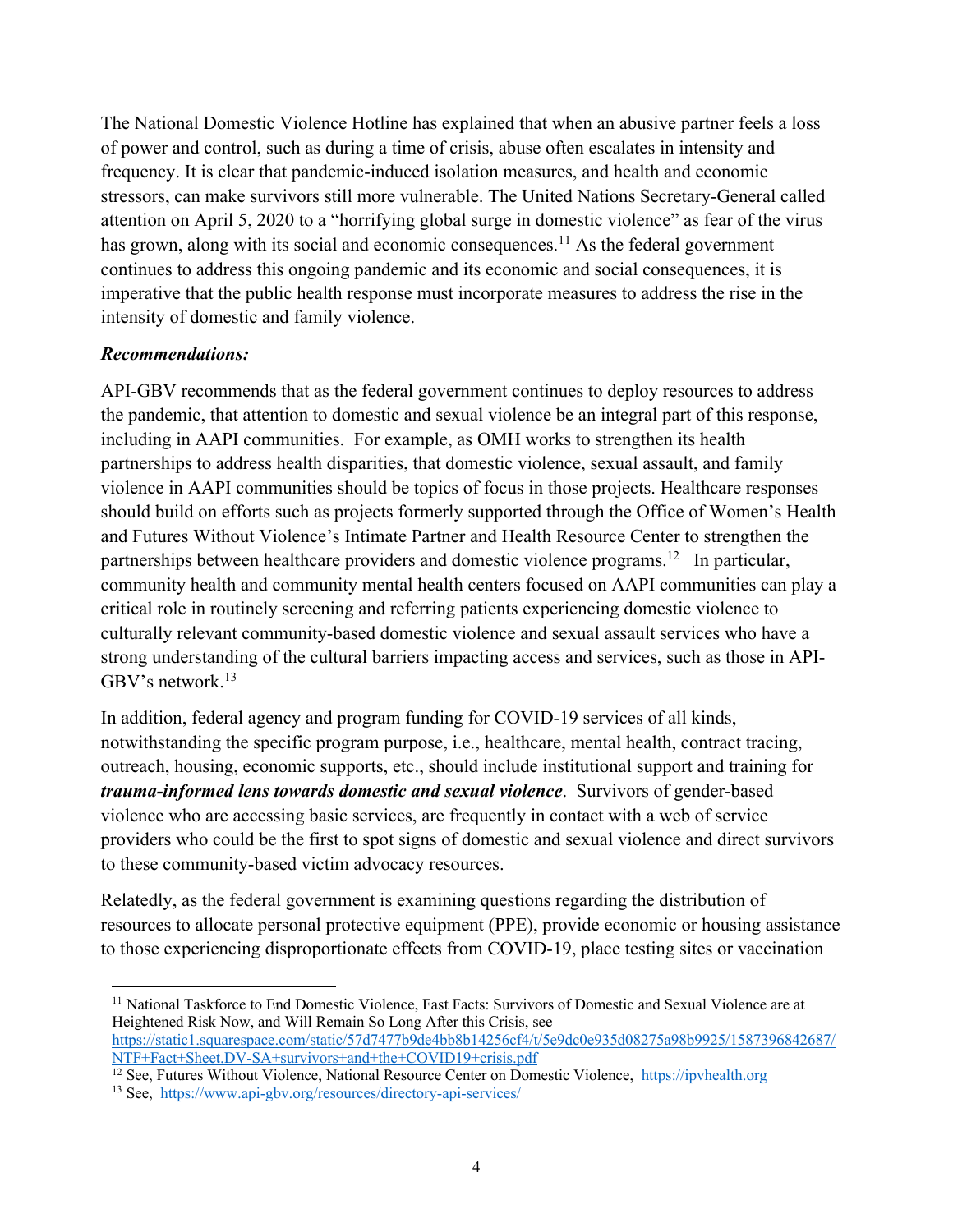sites, and outreach efforts, there must be intentional integration of AAPI culturally specific domestic violence and sexual assault services organizations in local planning endeavors. These culturally specific organizations are often the only connection that AAPI survivors of domestic and sexual violence have outside of their households, and they play a critical role providing not only safety planning and victim related services, but also in-language information to limited-English speaking survivors and their families about relevant COVID-19 public health announcements, eviction moratoria, updates about stimulus payments and child tax credits, as well as information about other services and resources.

## **B. Barriers to Access to COVID Testing, Treatment, and Vaccines**

AAPI immigrant survivors and their family members, like other immigrants, are avoiding COVID-19 testing, treatment and vaccination based on concerns about the cost of care, and fears related to their immigration status. In a survey of immigrant households in Massachusetts, nearly 42 percent of respondents said that no one in the household had been tested or treated for COVID-19; instead, if someone fell ill, they would take care of them at home on their own. On a follow up question, one out of six people responded that they did not get tested because they are uninsured and were worried about the cost.<sup>14</sup> In addition, Kaiser Family Foundation research, based on the 2019 National Health Interview Survey, found that 32 percent of uninsured people postponed seeking care due to cost, regardless of where they were born.

These onerous barriers to accessing healthcare disproportionately harm AAPI and other immigrant women, as women are the majority of immigrants, and are particularly likely to be low-income, young, and uninsured. One-third of noncitizen immigrant women ages 15-44 are uninsured. For women in that group who are also low income, that proportion grows to almost half.<sup>15</sup>

One significant reason for the lack of healthcare coverage is due to the complex patchwork of immigrant eligibility rules for coverage which differs by program and by state. Since the enactment of the Personal Responsibility and Work Opportunity Reconciliation Act ("PRWORA"),<sup>16</sup> only non-citizens who are "qualified" are eligible for Medicaid (and Children's Health), and that is only after a five year wait for many. States have had the option to cover some additional lawfully residing immigrants without the five-year waiting period—particularly children and pregnant women under the Immigrant Children's Health Improvement Act (ICHIA) option—but not all states have opted to use federal funds to cover these groups. In addition, some

<sup>&</sup>lt;sup>14</sup> https://www.miracoalition.org/resources/covid19/community-survey-the-impact-of-covid-19-on-immigrants-inmass/

 $\frac{15}{15}$  Guttmacher Institute, Immigrant women need health coverage, not legal barriers, December 4, 2018, https://www.guttmacher.org/infographic/2018/immigrant-women-need-health-coverage-not-legal-barriers-0. Lowincome women are those in families with incomes under the federal poverty level (\$20,420 for a family of three in 2017). Data include some information on undocumented immigrants, although that information is generally acknowledged to be a considerable undercount of that population group.

<sup>&</sup>lt;sup>16</sup> Personal Responsibility and Work Opportunity Reconciliation Act of 1996, Pub.L. 104-193 (1996).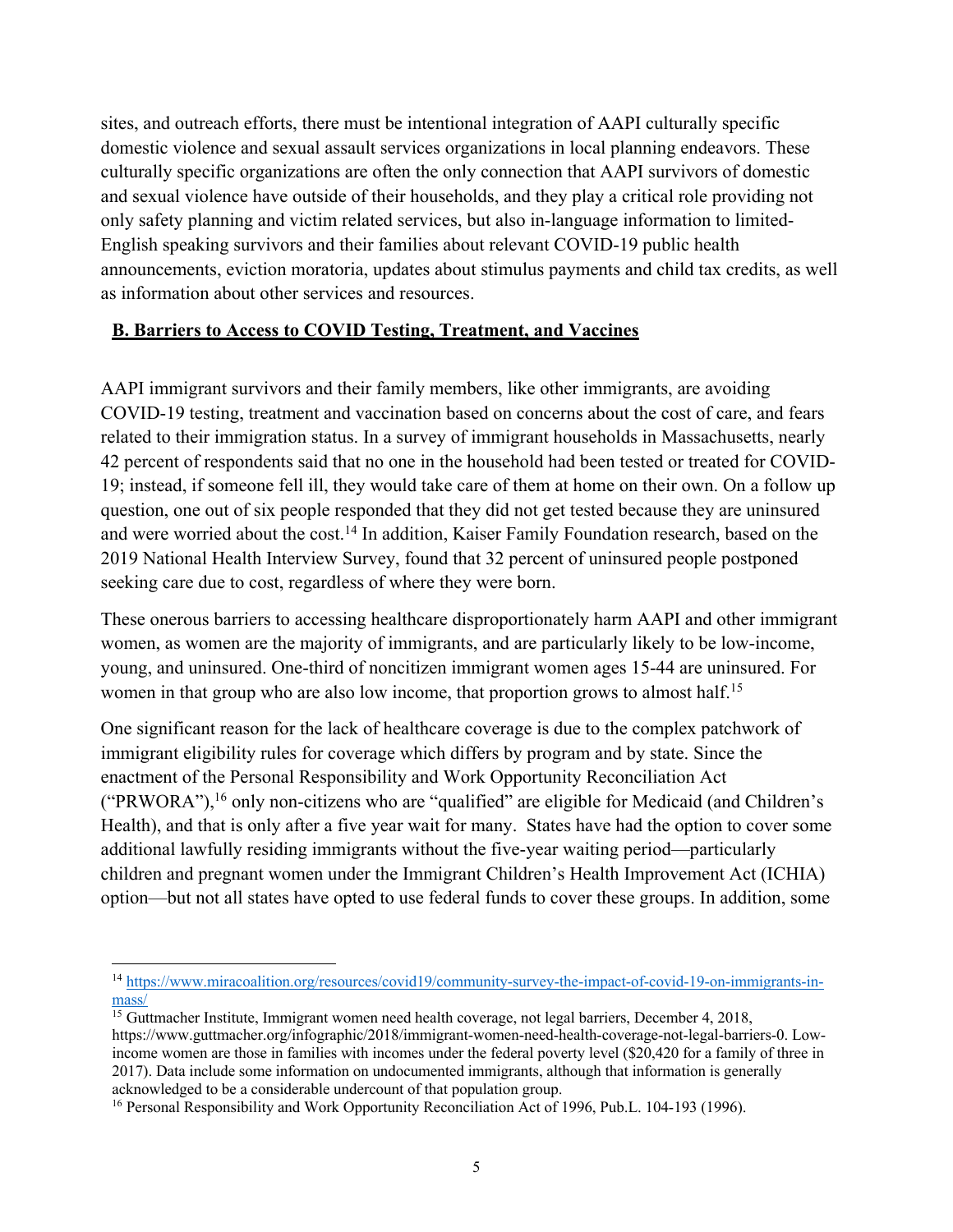states have utilized enhanced federal Medicaid funding included in the March 2020 Families First Coronavirus Response Act (FFCRA) to expand coverage to larger numbers of non-citizens.<sup>17</sup>

In addition, even AAPI immigrant victims who may be eligible for federal or state-funded healthcare coverage may be foregoing such coverage due to concerns that receiving such benefits will subject them to the negative immigration impacts of the public charge rule.<sup>18</sup> In some particularly troubling examples, victim advocates have reported that survivors who have physical injuries or who have been sexually assaulted have been reluctant or have declined to go to the hospital to be treated for their injuries or to have a sexual assault forensic examination conducted due to fear of negative immigration consequences.<sup>19</sup>

## *Recommendations*

API-GBV recommends that the Administration strongly encourage states that receive enhanced funding to cover COVID-19 vaccination for all Medicaid enrollees, including improving access for pregnant immigrant women enrolled in the Children's Health Improvement Program (CHIP). API-GBV further recommends that the Administration discourage states that receive enhanced funding from reducing, but rather encourage maintaining existing levels of cost sharing for Medicaid program participants. HHS should interpret Medicaid Maintenance of Efforts (MOE) costs to include expenditures on non-citizens, as excluding them from coverage is particularly problematic given the disproportionate impact of COVID-19 on immigrant communities.<sup>20</sup> In addition, HHS should clearly provide guidance interpreting COVID-19 testing and treatment as emergency conditions that should be covered under emergency Medicaid.<sup>21</sup>

In addition, the Administration, through DHS, and with support from HHS, should work to update the regulation on Inadmissibility on Public Charge Grounds*<sup>22</sup>* to reassure AAPI and immigrant survivors of domestic violence, sexual assault, and other crimes, that they can access COVID related healthcare, food assistance, housing benefits, and other public supports to help overcome abuse without negatively impacting their ability to regularize their immigration status. While many immigrant survivors may be exempt from the public charge inadmissibility ground if they are seeking VAWA immigration relief, T & U visas, or asylum, many other victims of domestic violence, sexual assault, and human trafficking, along with their family members, seek status in

<sup>17</sup> Families First Coronavirus Response Act, Public Law No. 116-127 (Mar. 18, 2020)

<sup>18</sup> S. Artiga, U. Petry, *Living in An Immigrant Family in America: How Fear and Toxic Stress Are Affecting Daily Life, Wellbeing, and Health*, The Henry J. Kaiser Family Foundation (2017), Available at https://www.kff.org/report-section/living-in-an-immigrant-family-in-america-issue-brief/

<sup>19</sup> Jordan, M. (March 2020). 'We're Petrified: Immigrants Afraid to Seek Medical Care for Coronavirus, *New York Times,* Retrieved from https://www.nytimes.com/2020/03/18/us/coronavirus-immigrants.html

<sup>20</sup> C.D.C., *COVID-19 Case Investigation and Contact Tracing among Refugee, Immigrant, and Migrant (RIM) Populations; Important Considerations for Health Departments* (Dec.4, 2020) Available at: https://www.cdc.gov/coronavirus/2019-ncov/php/rim-considerations.html

<sup>21</sup> KFF, *Medicaid Emergency Authority Tracker: Approved State Actions to Address COVID-19* (2020), Available at: https://www.kff.org/medicaid/issue-brief/medicaid-emergency-authority-tracker-approved-state-actions-toaddress-covid-19/

<sup>&</sup>lt;sup>22</sup> 84 Fed. Reg. 41292 (Aug. 14, 2019); 84 Fed. Reg. 52357 (Oct. 2, 2019)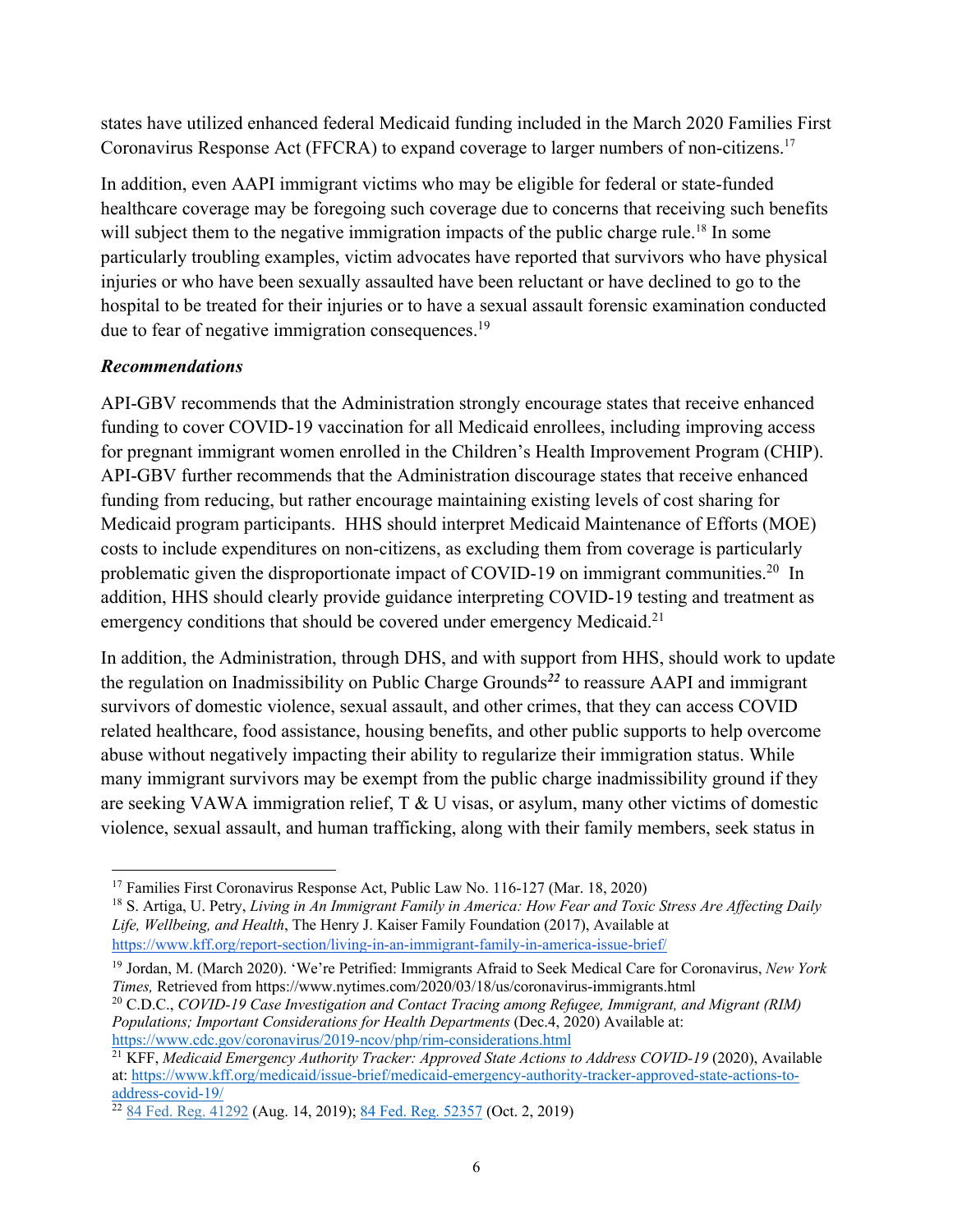other, non-victim based, immigration categories. Relatedly, USCIS should *provide a clear list of benefits that count as factors in a public charge determination, as well as a guidance clarifying* examples of benefits that do not count as factors, such as COVID related benefits. This is particularly important for survivors who are accessing victim services and benefits, including federal supports and assistance provided through programs funded under the Violence Against Women Act, Family Violence Service Prevention Act, or Victims of Crime Act, among others, as well as state, local, and privately funded programs intended to address the needs of victims.

## **C. Confidentiality and Privacy Related to Data Collection**

In addition to concerns about healthcare coverage and immigration impacts of seeking care, are fears about the lack of privacy protections for health information, which may lead survivors in particular to decline to fully participate in the health care system. Survivors often use some form of privacy-protective behavior to minimize unwanted disclosure of their health information, including withholding information from their providers, paying out-of-pocket or avoid submitting claim, doctor-hop in an attempt to keep their records separate, and, in the most serious cases, avoiding care altogether. Real safety concerns for survivors make the disclosure of health information a significant risk. Especially during the pandemic, when there has been a significant shift to telehealth, the need for privacy is particularly acute for survivors.<sup>23</sup>

While all health care consumers have some concern about the disclosure of their health information, domestic violence, sexual assault, or stalking survivors have some specific privacy concerns. Survivors may become vulnerable to further abuse and unwelcome exposure through the inappropriate disclosure of their health information. For example, perpetrators who discover that a victim has sought care for injuries and disclosed the abuse may retaliate with further violence. Employers, housing providers, insurers, law enforcement agencies, and even members of a victim's community who discover abuse in health records may discriminate against a victim or alert the perpetrator.

Furthermore, AAPI immigrant survivors have the additional concern that their health information might be disclosed to immigration enforcement, likely decreasing their willingness to access COVID-19 related or other healthcare.

#### *Recommendations*

In order to protect survivors of domestic violence, sexual assault, stalking, human trafficking, as well as others may have justified concerns about what information is collected, all policies, protocols, and practice about the use and disclosure of health information, especially that about survivors, should respect patient autonomy and confidentiality, and should further their safety and health. Particularly important are thoughtful policies and protocols about how information is

<sup>&</sup>lt;sup>23</sup> M.I. Ragavan et.al, Supporting Intimate Partner Violence Survivors and Their Children During the COVID-19 Pandemic, Pediatrics. 2020;146(3): e20201276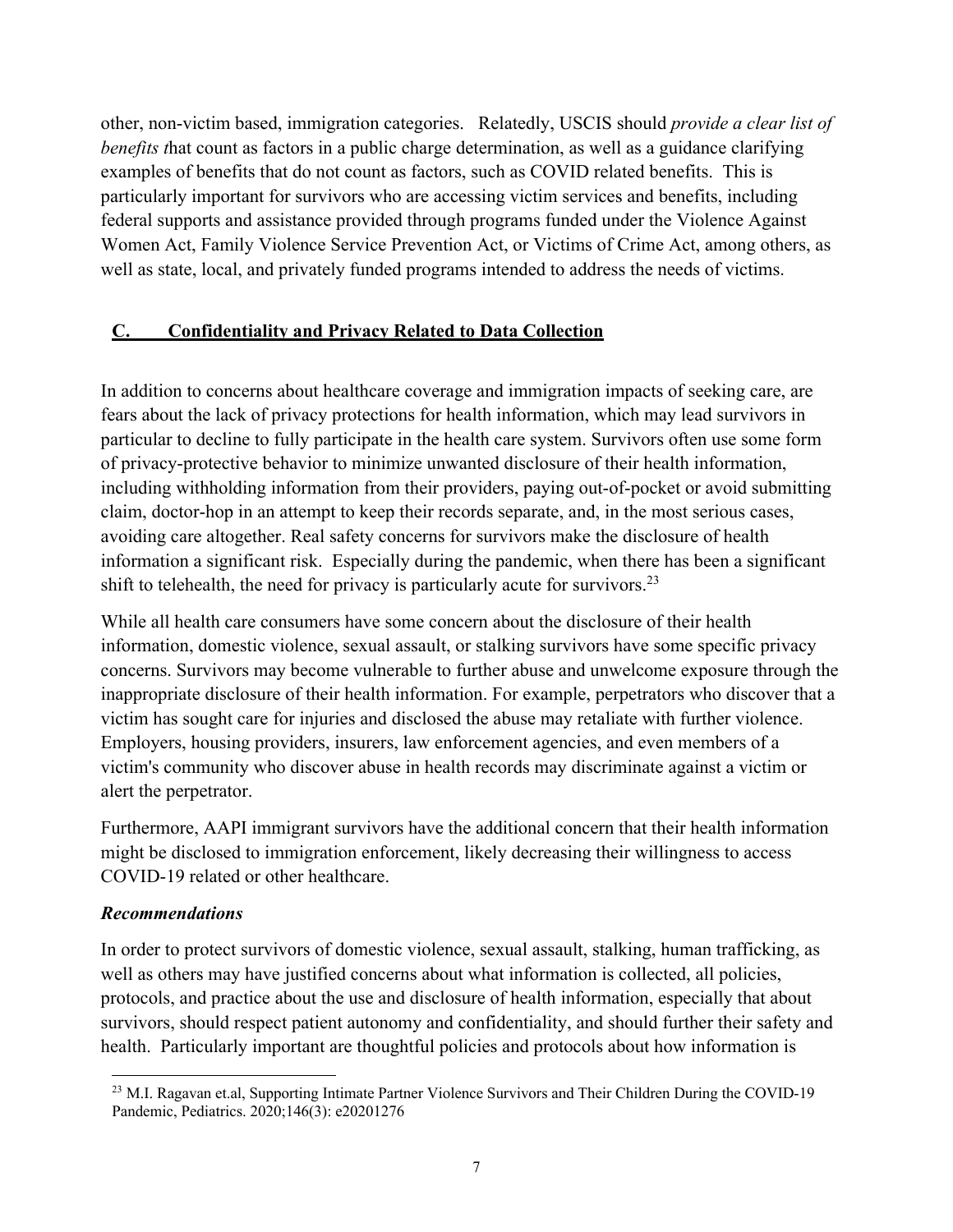stored and with whom and for what purpose it might be shared, with priority for confidentiality and privacy. In addition, the Administration should promote best practices regarding training for contract-tracers in identifying domestic or family violence, in order to conduct contract tracing in a manner that reduces risks to survivors, and to provide relevant referrals for survivor support.

API-GBV further recommends resources and training for culturally specific victim services providers, in particular, that provide shelter and housing for victims, to develop policies and protocols, as well as in-language materials for program participants to respond to COVID contacttracers,<sup>24</sup> addressing confidentiality obligations as well as the need to reduce the spread of COVD-19.

With respect to health, human services and housing programs, the Administration should promulgate guidance and training recommending that unnecessary personal information should not be collected and shared. For example, while the CDC's Data Use Agreement states that Social Security, driver's license and passport numbers will not be requested, federal, state and local health agencies must be required to safeguard all personally identifiable information necessary for public health purposes, such as address or date of birth. We are concerned that collection of identifiable information would be a deterrent for immigrants and other communities impacted by disparities. No identifiable information should be collected, stored or transmitted by any level of government beyond what is needed to ensure completion of second doses of a vaccine, monitor vaccine safety, and to analyze and report high level demographic disparities data. Clear, inlanguage, consumer-facing information must be given to individuals receiving the vaccine about how their data will be used. Any existing or future agreements that share unnecessary data should be terminated or modified to ensure such identifying information is not transmitted.

It must also be made explicitly clear that no data will be used for immigration enforcement purposes. Federal, state and local health agency guidance and data sharing agreements must explicitly state that any data collected from vaccine recipients will not be shared with law or immigration enforcement agencies under any circumstances, nor with public or private entities that provide data to those agencies. These standards should be publicly available, to address vaccine hesitancy among immigrants for fear of enforcement purposes.

## **D. Language translation and interpretation**

One of the greatest challenges AAPI survivors of domestic and sexual violence are facing during the COVID-19 pandemic is language access. Over 25 million individuals in the United States are Limited English Proficient (LEP),  $25$  with approximately 20 percent who speak Asian languages.  $26$ 

<sup>25</sup> Asian & Pacific Islander American Health Forum Analysis of 2017 American Community Survey Data.

<sup>26</sup> Monica Whatley and Jeanne Batalova, Limited English Proficient Population of the United States, Migration Policy Institute (2013), https://www.migrationpolicy.org/article/limited-english-proficient-population-united-states-0

<sup>24</sup> See, e.g., https://www.techsafety.org/contact-tracing-scenarios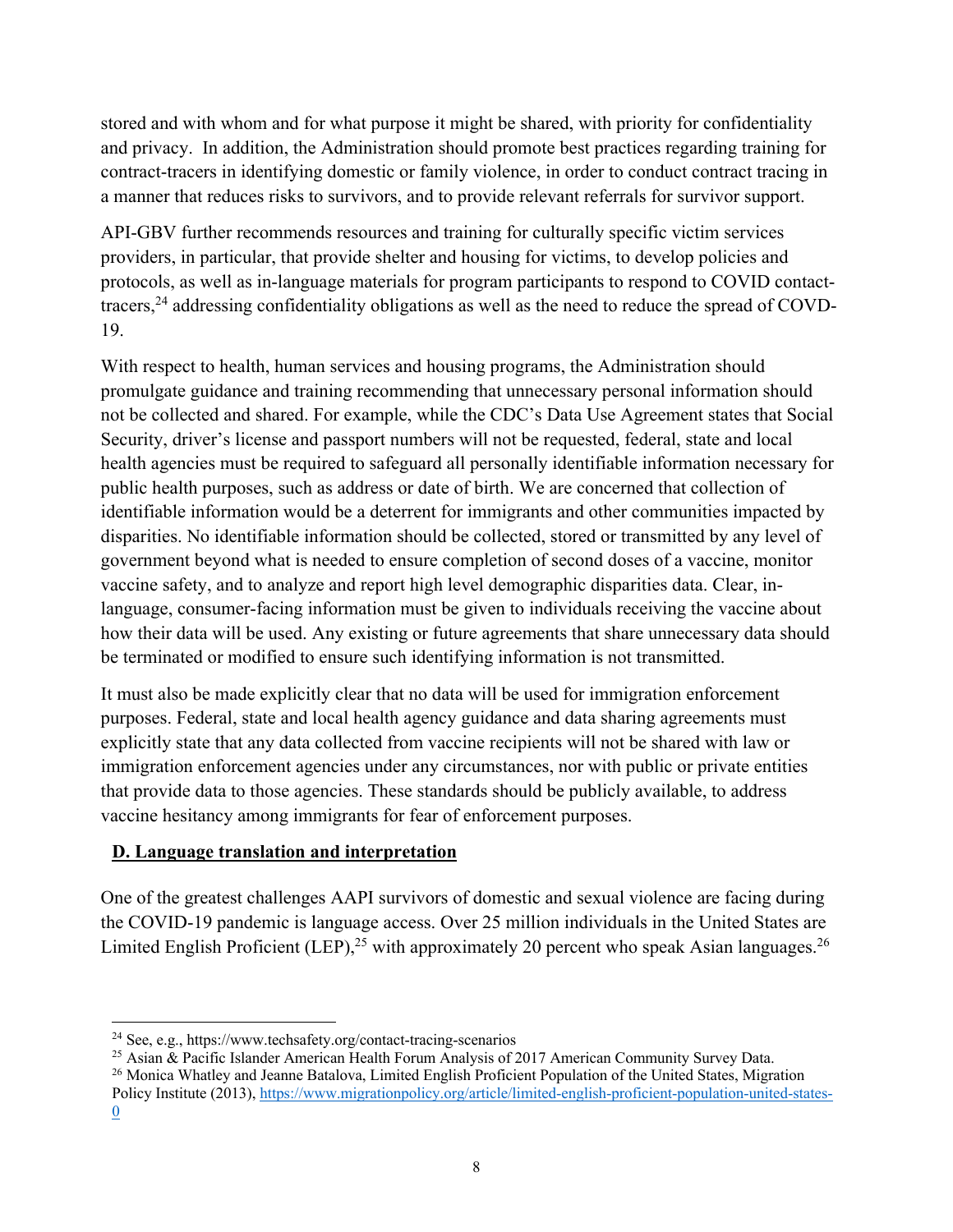Nearly 48% of Asians and Pacific Islanders in the U.S. report speaking English less than "very well."27

Language assistance is necessary for LEP persons, including survivors of domestic violence and sexual assault, to access federally funded programs and services as well as state and local programs. Often, the impacts of failure to provide meaningful language access can have cascading, inequitable impacts. AAPI immigrant survivors of violence often do not have opportunities to learn English, as abusers commonly prevent them from doing so, force them into isolation, and/or prevent them from working.28

AAPI survivors and others who have limited English proficiency (LEP) face difficulty obtaining current, accurate information about the coronavirus pandemic and corresponding stay-at-home orders, business restrictions, and accessing testing, vaccines, care, and the services they need, putting their health and safety at risk. Most of the information and resources about COVID-19 are available online, such as on the websites of public health agencies like the Centers for Disease Control and Prevention, or through media like briefings streamed on television or news articles, and are primarily provided in English. Although some are translated into other languages, they are rarely provided in enough Asian and Pacific Islander languages to meaningfully reach the AAPI community.29 The information and resources posted online are also likely to be difficult to find, especially when the websites housing them are in English. Several AAPI-serving organizations and programs have taken it upon themselves to provide translated information and materials to the community – often sharing through social media. However, this still poses a challenge for many AAPI survivors of domestic violence to learn about COVID-19, as abusers may prevent them from using social media.

In addition, AAPI survivors who are uncomfortable speaking English may fail to receive proper care if they contract COVID-19 and go to a clinic or hospital for treatment. If the health care provider lacks a robust language access plan and protocol, LEP survivors will face challenges in providing emergency health care providers with critical information, such as their medical history, the intensity or duration of the symptoms, other health concerns or complications that may be cooccurring, any questions they may have, or other information that health care providers need to make medical decisions. Health care providers and survivors have to rely on interpreters to help them understand one another.

<sup>&</sup>lt;sup>27</sup>U.S. Census Bureau (Oct. 2015). 2009-2013 American Community Survey. https://www.census.gov/data /tables/2013/demo/2009-2013-lang-tables.html;

 $28$  Kim, C., & Sung, H.E. (2016). The Effects of Acculturation on Intimate Partner Violence Among Chinese Immigrants in New York City, *Journal of Family Violence,* 31: 325-336.

<sup>&</sup>lt;sup>29</sup> Bergstrom, D. (March 2020). Fresno-area translators race to get coronavirus info to Hmong, Punjabi, Spanish speakers. *The Fresno Bee*. Retrieved from https://www.fresnobee.com/fresnoland/article241450391.html; Bernal, R., & Moreno, J. E. March 2020). Language barriers hamper coronavirus response. *The Hill*. Retrieved from https://thehill.com/latino/488834-language-barriers-hamper-coronavirus-response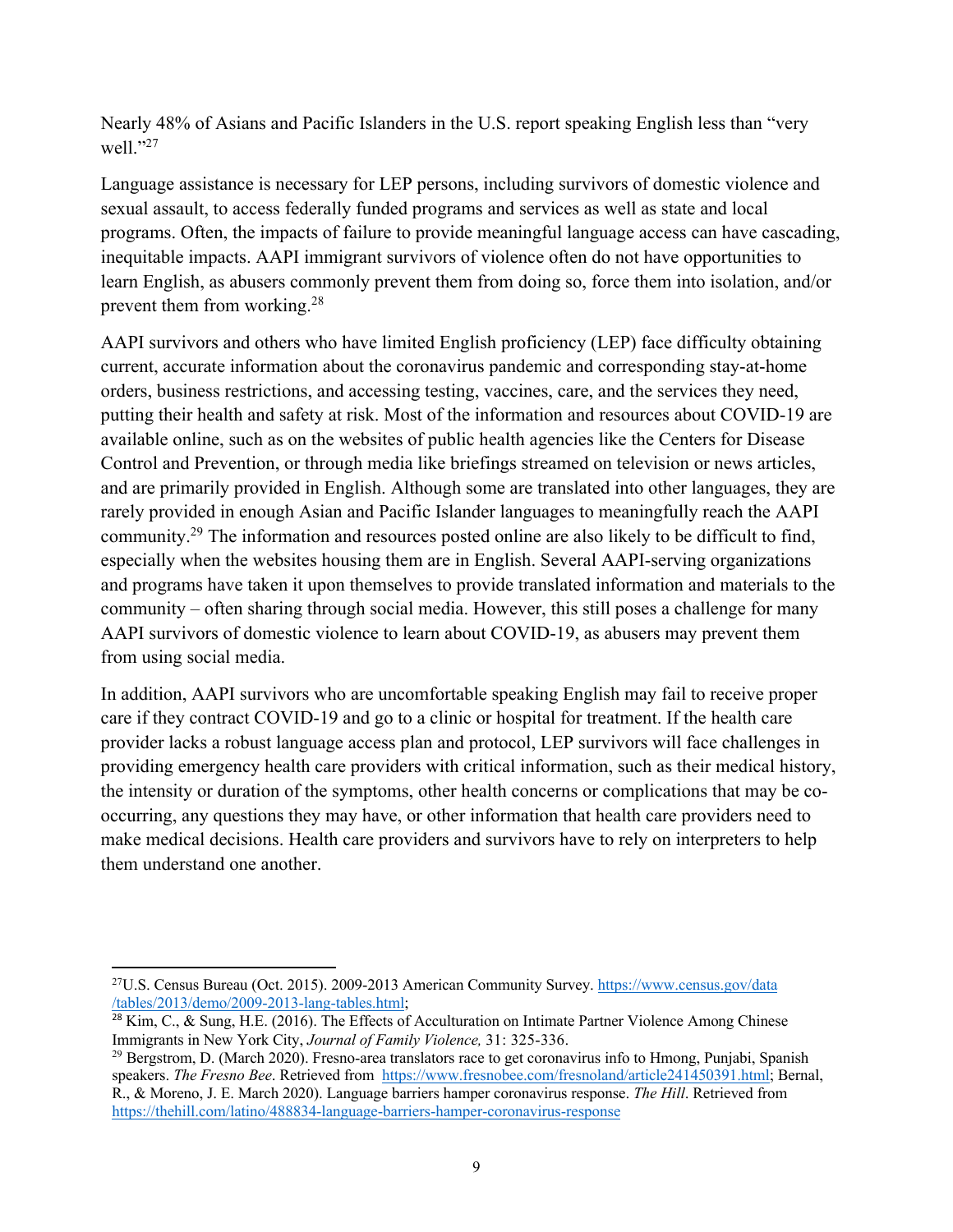With COVID-19, however, having to rely on interpretation and translation comes with its own complications. Many hospitals are currently employing remote interpretation services, and it can be difficult to reach an interpreter on such short notice, especially if the language the survivor speaks is not a common one.<sup>30</sup> In addition, even with the help of interpreters, communication between health care workers and survivors can still be confusing. Several health care providers note that the inability for health care providers, interpreters, and LEP patients to be able to clearly speak with and hear one another may have contributed to potentially unnecessary deaths of LEP patients with COVID-19.31

During this crisis, the gaps that we have seen in the past regarding lack of language access have made themselves more evident. There have been reports of people arriving at hospitals and language access not being afforded, leading to negative outcomes. Departments of Health and other government agencies have failed to provide in some cases information in other languages, leaving individuals to depend on private non-profit or community activists to generate their own materials in other languages. In the courts, interpreters have mentioned losing jobs due to the lack of opportunities as courts have closed and emergency services have moved to Zoom, Adobe Connect, Skype and other platforms. Interpreters some times are not called to interpret for victims in virtual settings. Those who have, are reporting issues with technology and victims do not know how to connect and use the technology properly.<sup>32</sup>

### *Recommendations*

As a threshold matter, the Administration should encourage recipients of federal funding for COVID related programming, such as victim services, public safety and law enforcement, economic supports, and health programs to *engage in language access assessment and planning to ascertain LEP service needs* by prioritizing federal resources for such entities.<sup>33</sup> In addition, the Administration should ensure federal materials, forms, websites, and documents are *translated into threshold languages, and are easy to read and user-friendly*, including providing forms and documents that are made *available in alternative formats such as large font, Braille or electronic formats*, and providing *sign language interpretation* for oral communication.

To determine accuracy and relevance, federal agencies should contract with or hire racially/ ethnically diverse community-based organizations to *"field test" translated materials* for cultural and linguistic appropriateness.

**In addition,** federal agencies should support the creation of *dedicated units and hotlines to assist LEP individuals, individuals with disabilities, and seniors* seeking benefits with application

<sup>30</sup> Kaplan, J. (March 2020). Hospitals Have Left Many COVID-19 Patients Who Don't Speak English Alone, Confused and Without Proper Care. *ProPublica*. Available at https://www.propublica.org/article/hospitals-have-leftmany-covid19-patients-who-dont-speak-english-alone-confused-and-without-proper-care  $\overline{\frac{31}{}}\,Id.$ 

<sup>32</sup> Casa De Esperanza (April 2020), COVID-19 Survivor Impact Briefs: Immigrant and Limited English Proficient Communities, see https://reachingvictims.org/wp-content/uploads/2020/05/Immigrant-and-Limited-English-Proficient-Survivors-Impact-Brief-April-2020\_5.19.20.pdf

<sup>&</sup>lt;sup>33</sup> See, https://www.lep.gov/sites/lep/files/resources/2011\_Language\_Access\_Assessment\_and\_Planning\_Tool.pdf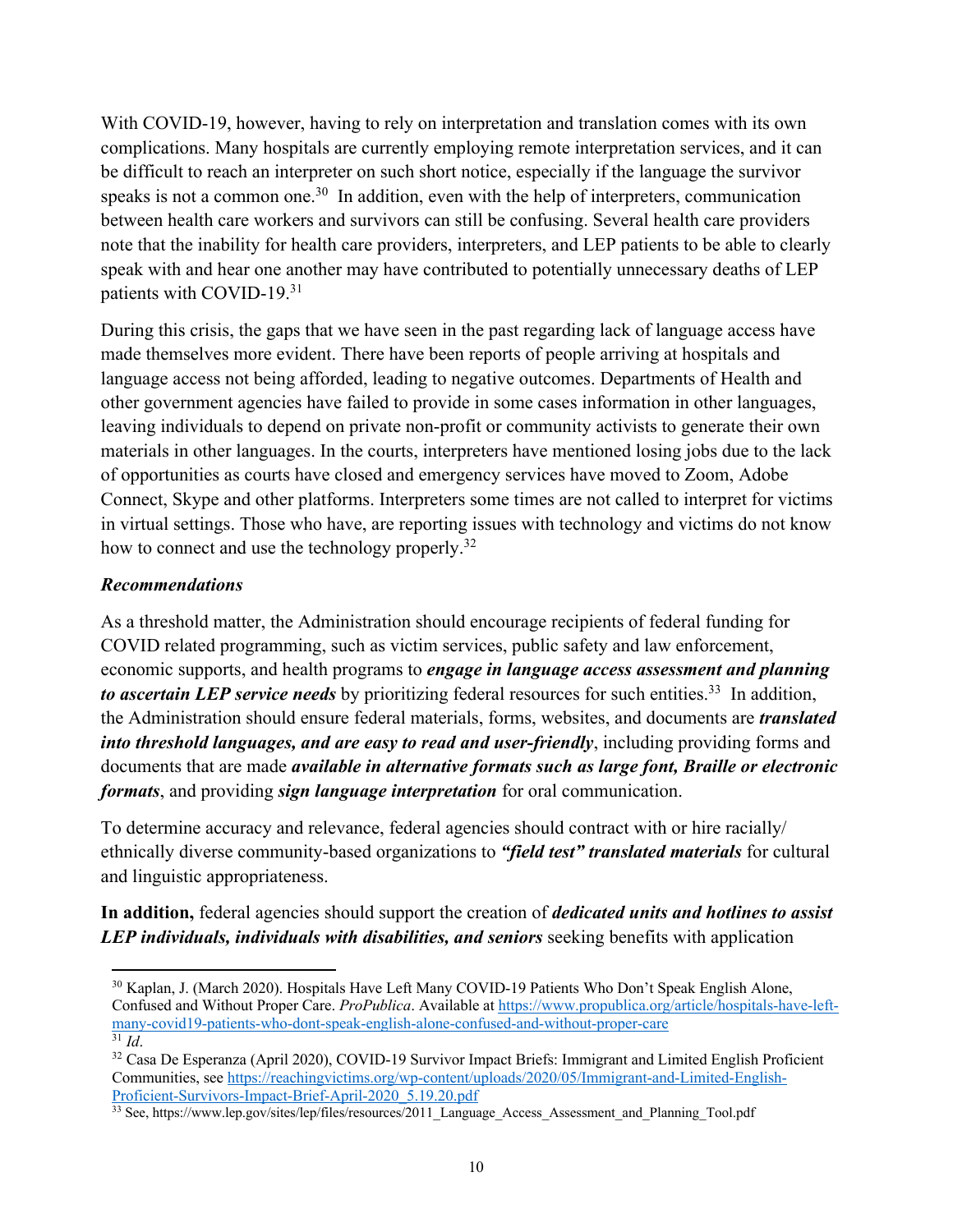questions, renewals and other needs. These hotlines should enable applicants to connect to assistance in their native language. Relatedly, federal agencies should provide *dedicated funding for community-based organization (CBO) navigators and assisters* who are representative of the diverse communities they serve, play a critical role in facilitating enrollment through online application and automated renewal systems.

To provide support for these efforts, the Administration should supplement Executive Order  $13166$ ,<sup>34</sup> and in doing so should:

- 1. Reestablish the interagency Limited English Proficiency (LEP) Working Group.
- 2. Direct federal agencies to assess their federally conducted and federally assisted programs and activities to develop plans to increase resources for language access and strengthen enforcement of and compliance with Title VI (this could include issuing program specific guidance, conducting compliance reviews, inserting language in federal grant announcements, and including specific language in terms and conditions of grants, etc.).
- 3. Direct the Office of Personnel Management (OPM) to develop position descriptions and mechanisms to increase the numbers of qualified bilingual staff in federal agencies that have significant contact with the public, and direct the Office of Management and Budget (OMB) and the General Services administration to study and make recommendations for the creation of a national language line and centralized translation center for the federal government.
- 4. Develop guidance for translation of information on federal agency websites, and guidance on development of public information and forms by federal agencies for LEP communities.

In addition, the Administration should

- 1. Update and reinvigorate LEP.gov as a central hub for language access tools, model policies, and other resources for federal agencies and their state and local partners that help build momentum around language access.
- 2. Ensure that newly issued federal resources from across various agencies are cross published to the LEP.gov site and regularly promoted.
- 3. Establish a regular email newsletter to inform interested parties of the publication of new resources or other developments of interest.
- 4. Reestablish and rebuild HHS's Office of Civil Rights with resources for enforcement of LEP policy, especially in the context of COVID related resources.
- 5. Establish guidelines for research initiatives that promote the collection and reporting of data about the primary and preferred languages that individuals speak, read, and write when communicating with federal departments and agencies about services and program.

# **E. Data disaggregation across AANHPI communities**

Disaggregation by more specific race and ethnicity categories is essential to understanding inequities and disparities impacting AAPI communities. Over a year into the COVID-19 pandemic, during which the racial and ethnic disparate impacts have been frequently

<sup>34</sup> https://www.justice.gov/crt/executive-order-13166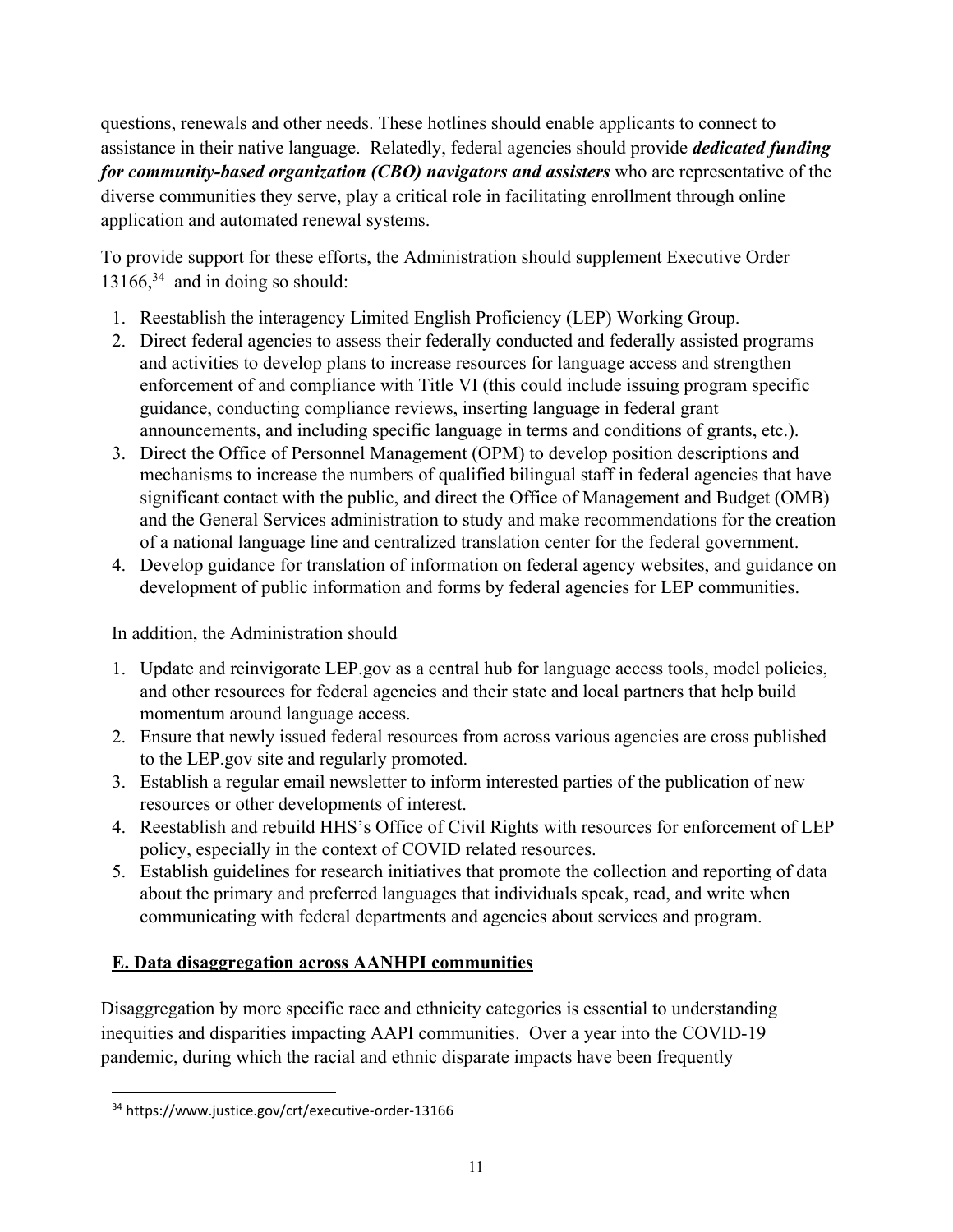acknowledged, agencies such as the Centers for Disease Control and Prevention continue to report data combining the separate Asian and Native Hawaiian and Other Pacific Islander categories, and often fail to report any data about Asians, Native Hawaiian and Other Pacific Islanders, and American Indians and Alaska Natives, lumping them into an "Other" category.<sup>35</sup> The label "Asian American" fails to distinguish the differences among Chinese, Laotian, Cambodian, Indian, Nepalese, Vietnamese, Filipino, Bangladeshi, Afghani, and smaller-size communities such as Native Hawaiians, Alaskan Natives, American Indian, and Pacific Islanders. 36

Fortunately, states and localities have been collecting such data at a more granular level. From these efforts, we know that Filipino and Filipino American nurses are dying from COVID-19 at disproportionately high rates in California, accounting for more than 30 percent of the 205 U.S. nurses who have died, though the group makes up just 4 percent of the total nurse workforce.<sup>37</sup> We also know that Asian Americans in San Francisco have been dying from COVID-19 at a higher rate than other ethnicities.<sup>38</sup>

## *Recommendations*

As a starting point, related to prior recommendations, the collection of demographic data should be done in ways that provide meaningful language access. Without language access in basic data collection efforts, including access for individuals with visual, hearing, and other communications barriers, there will be inaccurate data about inequities and barriers to access and utilization of COVID-91 related programs and services. For example, though statistics show that Asian Americans in the U.S. are faring relatively well through the COVID-19 pandemic, the data fails to include the most vulnerable Asian-Americans, such as those who have limited English proficiency, who don't participate in such surveys.<sup>39</sup>

In addition, federal agencies and departments should support more granular disaggregation when appropriate, and to continue to work with state and local governments to support additional disaggregation where there are more diverse racial and ethnic subpopulations.

<sup>35</sup> See, e.g., Smith AR, DeVies J, Caruso E, et al. Emergency Department Visits for COVID-19 by Race and Ethnicity-13 States, October–December 2020. MMWR Morb Mortal Wkly Rep 2021;70:566-56 (data combined for "Asians and Pacific Islanders"), https://www.cdc.gov/mmwr/volumes/70/wr/pdfs/mm7015e3-H.pdf

<sup>36</sup> E.g, McFish PA, Purvis R, Willis DE, Riklon S. COVID-19 disparities among Marshallese Pacific Islanders. Prev Chronis Dis. 2021;18(E02): 200407, https://www.cdc.gov/pcd/issues/2021/20\_0407.htm,; Eama A. Especially hard hit by coronavirus, City's Bangladeshi community see failure of government to protect vulnerable New Yorkers, Gotham Gazette, July 20, 2020, https://www.gothamgazette.com/city/9609-bangladeshi-community-hard-hitcoronavirus-government-failure-vulnerable-newyorkers (over 230 Bangladeshis in New York City have died from COVID-19).

 $37$  F. Kelliher, California's Filipino American nurses are Dying from COVID-19 at Alarming Rates (2020), Available at: https://www.mercurynews.com/2020/10/04/californias-filipino-american-nurses-are-dying-from-covid-19-atalarming-rates/

<sup>&</sup>lt;sup>38</sup> M. della Cava, Asian Americans in San Francisco are dying at alarming rates from COVID-19: Racism is to blame, USA Today, October 18, 2020, https://www.usatoday.com/in-depth/news/nation/2020/10/18/coronavirusasian-americans-racism-death-rates-san-francisco/5799617002/

<sup>39</sup> *See https://www.scientificamerican.com/article/its-a-myth-that-asian-americans-are-doing-well-in-thepandemic/?*